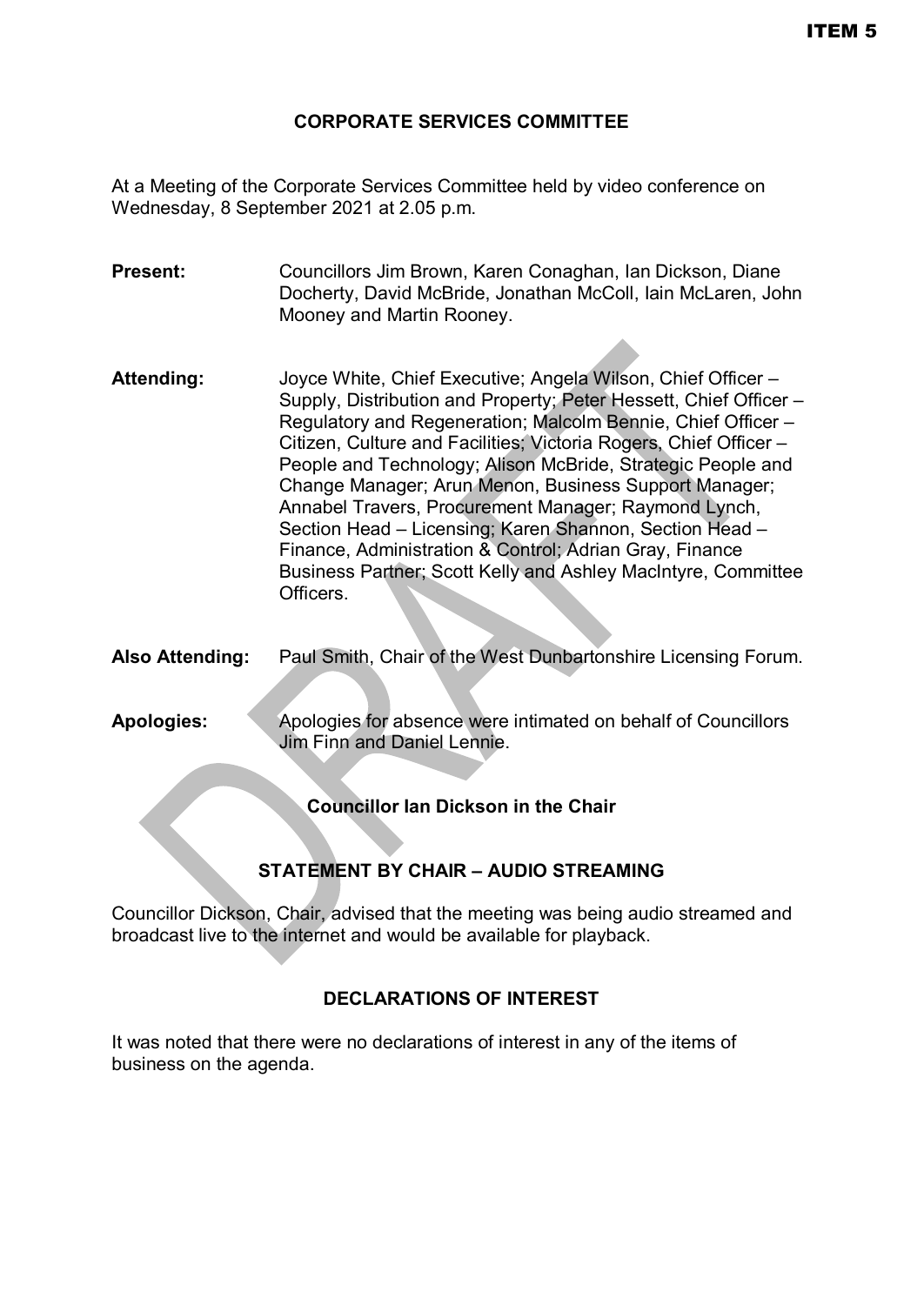#### **MINUTES OF PREVIOUS MEETING**

The Minutes of Meeting of the Corporate Services Committee held on 19 May 2021 were submitted and approved a correct record, subject to the words 'Security Policy framework' being added to the end of paragraph (4) under the heading 'Universal Serial Bus (USB) Data Drive Policy'.

#### **VARIATION IN ORDER OF BUSINESS**

Having heard the Chair, Councillor Dickson, the Committee agreed to vary the order of business as hereinafter minuted.

### **FESTIVE SAFETY SCHEME**

A report was submitted by the Chief Officer – Regulatory and Regeneration advising on the findings of the working group which was set up to investigate the viability of setting up a new safety initiative to replace the previous scheme, Night Zone West (NZW).

It was noted that Mr Paul Smith, Chair of the West Dunbartonshire Licensing Forum, was in attendance and, at the request of Councillor Dickson, Chair, Mr Smith addressed the Committee in relation to this matter and was heard in answer to a Member's question.

After discussion and having heard the Section Head (Licensing) and the Chief Officer, Regulatory & Regeneration, in further explanation of the report and in answer to Members' questions, the Committee agreed:-

- (1) to note the terms of the report;
- (2) to approve the utilising of the existing funding allocated to Night Zone West to support Police Scotland to assist in the Division's Festive Policing Plan for the festive period 2021/2022; and
- (3) that the working group should report to a future meeting of the Committee with an new outline festive plan for the festive period 2022/2023.

Note: Mr Smith left the meeting following consideration of this item.

#### **MINUTES OF JOINT CONSULTATIVE FORUM – 10 JUNE 2021**

The Minutes of Meeting of the Joint Consultative Forum held on 10 June 2021 were submitted and all decisions contained therein were approved.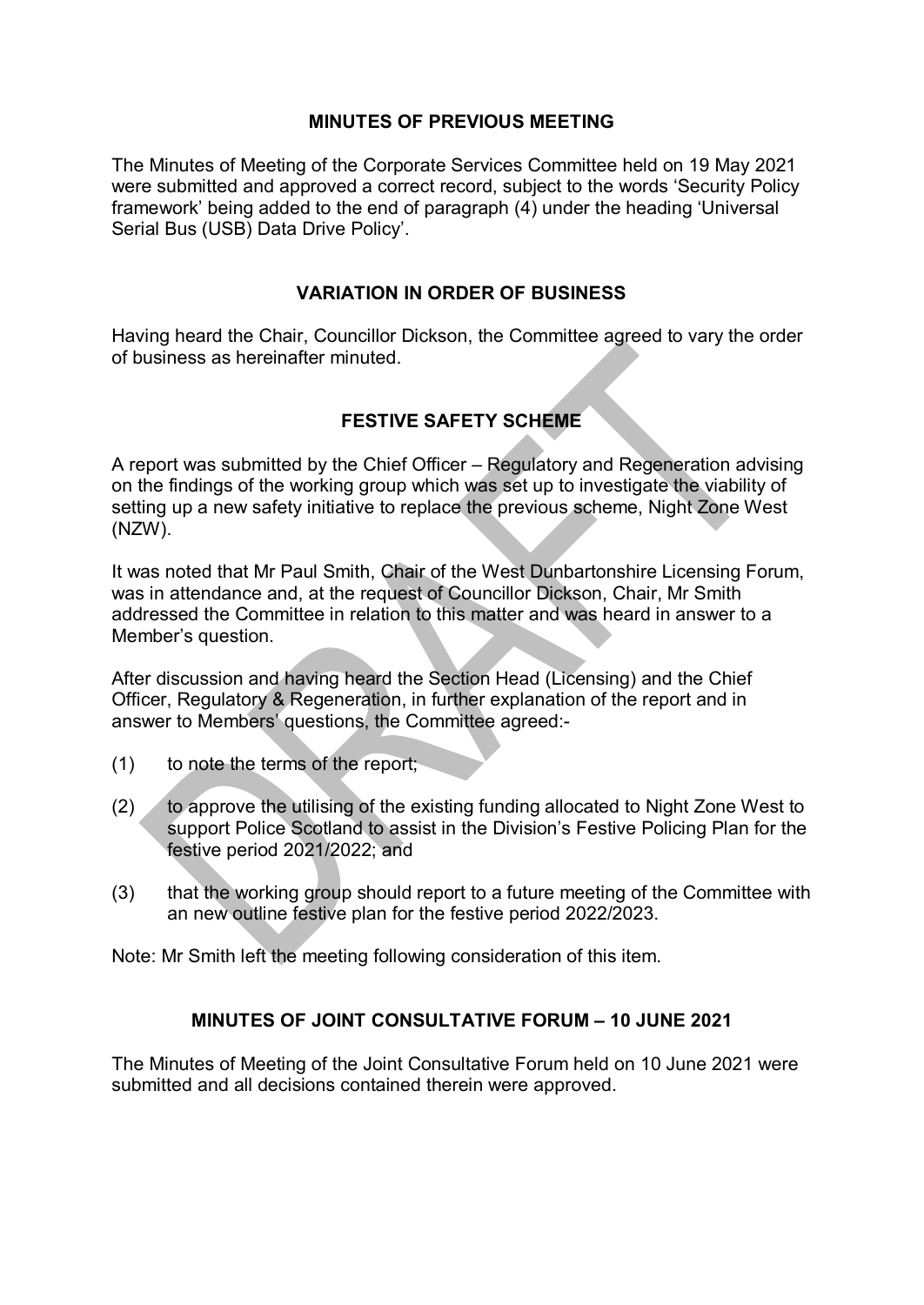### **OPEN FORUM**

The Committee noted that no open forum questions had been submitted by members of the public.

#### **WRITE-OFF OF MISCELLANEOUS INCOME DEBTOR ACCOUNTS – QUARTER 1, 2021/22**

A report was submitted by the Chief Officer – Resources seeking approval for the write-off of debts in respect of miscellaneous income debtor accounts, which have been deemed as irrecoverable during Quarter 1 2021/22.

After discussion and having heard from the Business Support Manager in further explanation of the report and in answer to a Member's questions, the Committee approved the write-off of miscellaneous income debt valued at £64,043.95.

### **THE PROVISION OF MANAGED WORK FOR HOUSING BENEFIT AND COUNCIL TAX REDUCTION**

A report was submitted by the Chief Officer – Resources seeking approval to procure the provision of managed work associated with the processing of Housing Benefit (HB) and Council Tax Reduction (CTR) claims.

After discussion and having heard the Business Support Manager in further explanation of the report and in answer to a Member's questions, the Committee agreed to approve the procurement of the managed work associated with the processing of HB and CTR for a two year period with the unilateral option on the Council's part to extend for a further two 12 month periods, subject to continued funding from the Department for Work and Pensions (DWP) as detailed in paragraph 4.2 of the report.

## **CORPORATE SERVICES BUDGETARY CONTROL REPORT TO 31 JULY 2021 (PERIOD 4)**

A report was submitted by the Chief Officer – Resources advising on the performance of the Corporate Services budget for the period to 31 July 2021.

After discussion and having heard from the Finance Business Partner and relevant officers in further explanation of the report and in answer to a Member's questions, the Committee agreed:-

(1) to note that the revenue account currently showed a projected annual favourable variance of £0.093m (0.29% of the total budget) which included an adverse variance related to the potential impact of COVID-19 of £0.153m resulting in an underlying favourable variance of £0.246m(0.76% of the total budget);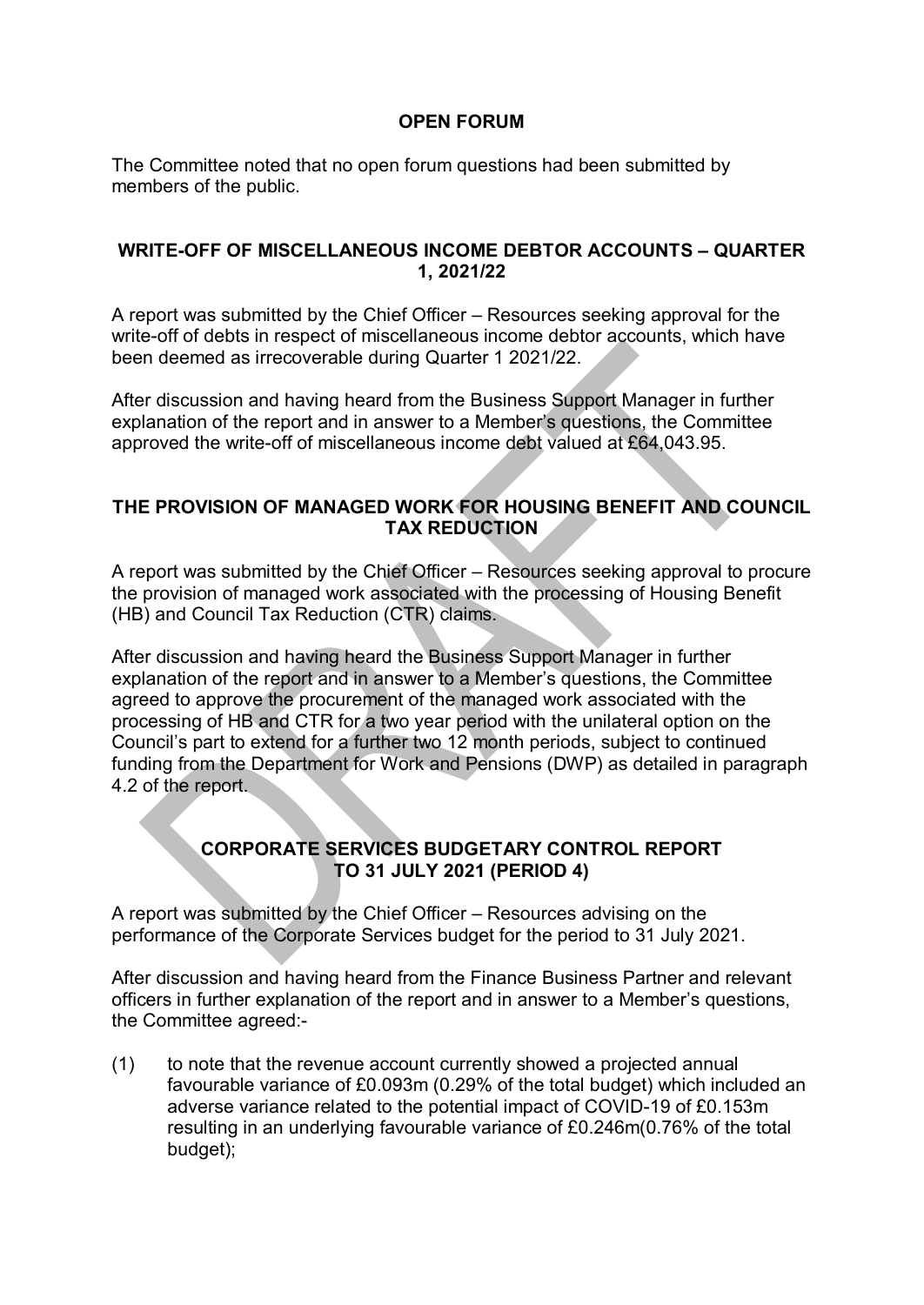- (2) to note that the capital account was showing a projected in-year underspend of £2.791m (49.7% of in-year budget) due to two projects showing projected underspends as a result of delays to these projects mainly caused by COVID-19 restrictions, and that the project life projection currently showed a projected on budget spend; and
- (3) to note the progress on efficiencies incorporated into budgets for 2021/22.

## **PAYMENT PROCESSING SERVICES**

A report was submitted by the Chief Officer – Resources seeking approval to initiate a formal procurement process for West Dunbartonshire Council's and West Dunbartonshire Leisure Trust's Payment Processing Services.

After discussion and having heard from the Section Head (Finance, Administration & Control) and the Procurement Manager in further explanation of the report and in answer to a Member's questions, the Committee agreed:-

- (1) to approve the initiation of a formal procurement process for the Payment Processing Service for the Council and the Trust for a three year period from 1 April 2022 until 31 March 2025 with an option to extend for a further two additional periods of up to12 months until 31 March 2027; and
- (2) to note that a report will be brought to a future meeting of the Tendering Committee seeking approval for the Chief Officer – Regulatory and Regeneration to conclude the award of a new contract following evaluation of tender submissions received, on behalf of the Council and the Trust.

# **PROCUREMENT IMPROVEMENTS**

A report was submitted by the Chief Officer – Supply, Distribution and Property providing an update on the procurement outcomes achieved in 2020/21 and seeking approval to publish the Annual Procurement Report for 2020/21 and the Procurement Strategy – 2021/26.

After discussion and having heard the Chief Officer, the Procurement Manager and the Chief Executive in further explanation of the report and in answer to Members' questions, the Committee agreed:-

- (1) to note the remaining procurement outcomes achieved in 2020/21 in the Annual Procurement Strategy as outlined in Appendix 1 to the report;
- (2) to approve the Annual Procurement Report for 2020/21 for publication as outlined in Appendix 2 to the report;
- (3) to note the social benefits delivered in 2020/21 as outlined in Appendix 3 to the report; and